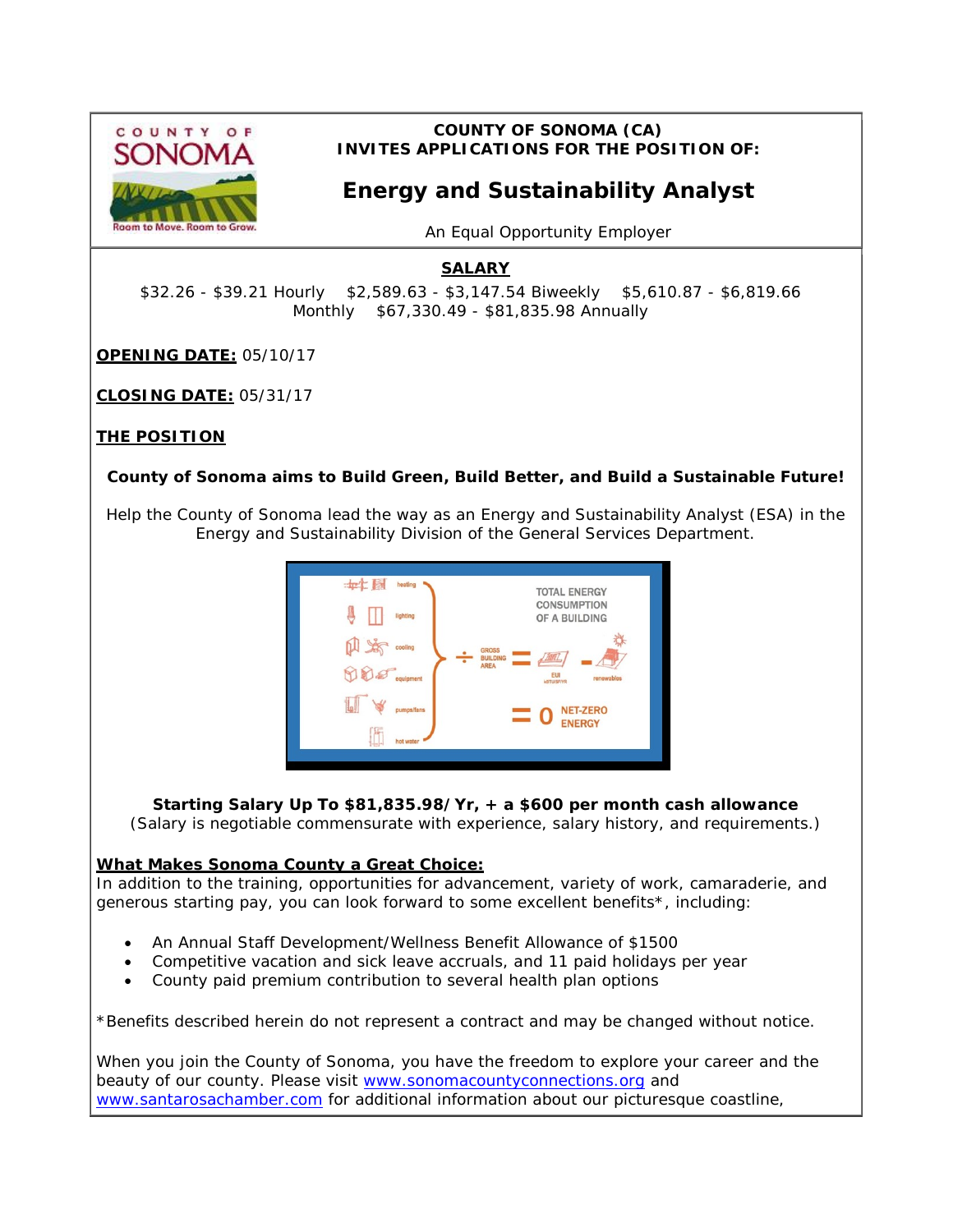majestic redwoods, historic towns, fine dining, award winning wineries, and the variety of entertainment and cultural activities.

#### **Energy and Sustainability Analyst (ESA) position:**

Under general direction, the ESA supports customer project efforts; provides technical support on improvement projects, performs utility usage evaluation and analysis, assists in identifying project financing resources; and is responsible for collecting and analyzing data and reporting results.

#### **As an ESA you will:**

- Identify and define problems and opportunities for improvement though systems such as energy management, utility usage, and utility budgets
- Monitor and evaluate program and work product expenditures; forecast future budgetary needs
- Collect data, such as building energy use, building envelope condition, and mechanical system performance
- Assist external customers with analyzing information to develop sustainable building plans
- Identify research-based solutions and options on new energy and sustainability technologies and methods
- Report recommendations to a variety of audiences, using both oral and written communication skills
- Implement County-supported energy and sustainability projects
- Monitor and report metrics including the County's electricity, natural gas, water use, and employee commute statistics
- Work with information technology systems such as databases, content management systems, and energy management software

#### **The Ideal Candidate Will:**

- Possess a strong analytical and decision making ability
- Have the ability to work independently and creatively to deliver program services that exceed customer expectations
- Demonstrate familiarity with building system energy measurement and California Title 24, Part 6 Building Energy Code and/or Part 11 CalGreen Code
- Be familiar with the use of building performance testing tools, equipment, and protocols

#### **ENERGY AND SUSTAINABILITY**



**COUNTY OF SONOMA ENERGY AND SUSTAINABILITY** 

The General Services Department's Energy and Sustainability Division promotes and delivers solutions to mitigate environmental impacts and prepare for climate change. Customers include: residents, businesses, government agencies, neighboring municipalities, non-profit organizations, contractors, and internal County Departments. The Division offers a comprehensive portfolio of resources to assist customers with the initiation and completion of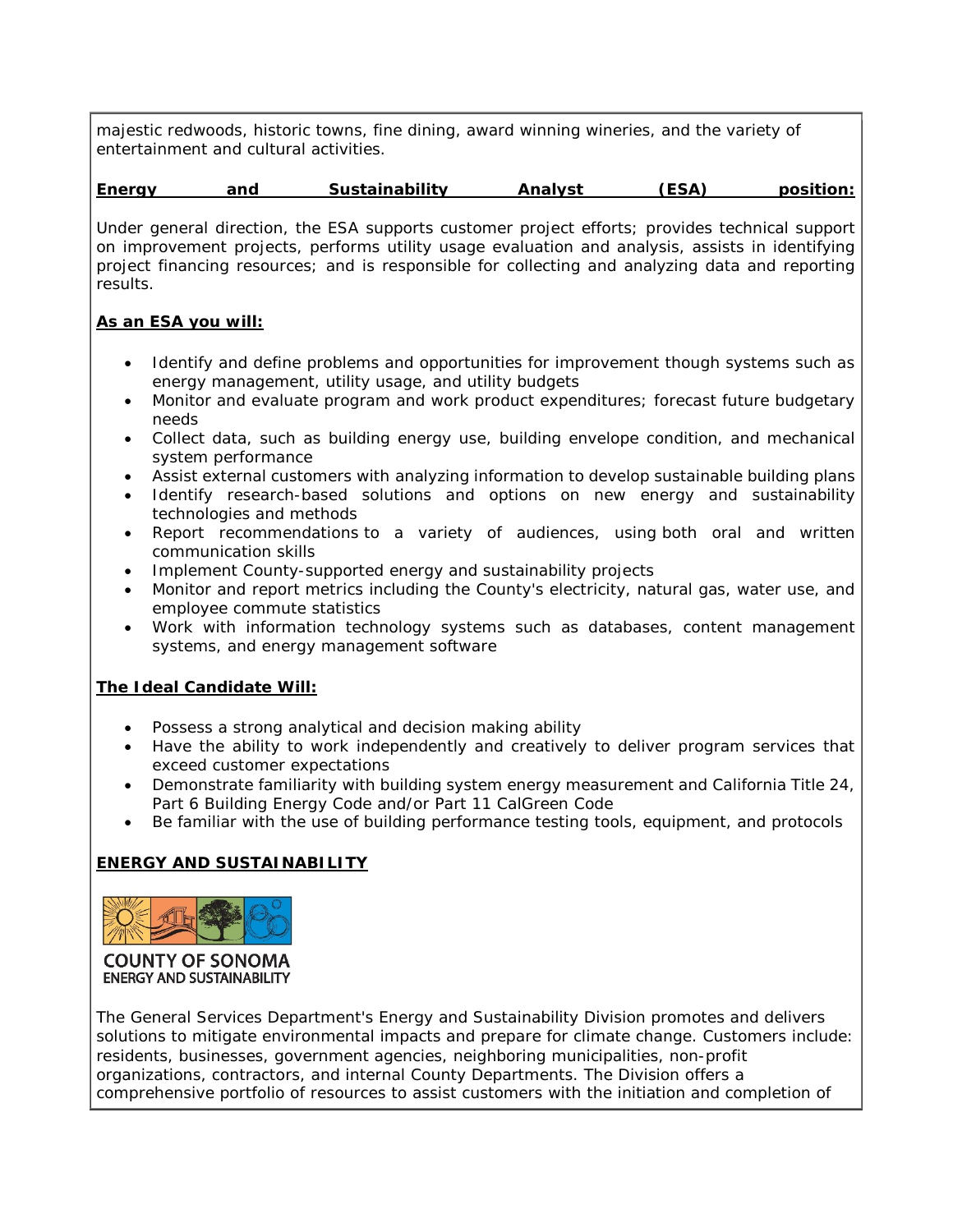building efficiency upgrades, installation of renewable energy systems and storage, implementing sustainable practices, and efforts to retire fossil fuel vehicles. Services include: the evaluation and analysis of building energy and technology; benchmarking building energy; and reviewing project bids and providing project consultation on the selection of project upgrades, rebate and incentive information, listings of participating contractors, and identifying funding for project upgrades.

For information about the Sonoma County Energy and Sustainability Division, please visit: [http://www.sonoma-county.org/gs/energy/.](http://www.sonoma-county.org/gs/energy/)

The Civil Service Title for this position is Department Analyst.

This employment list may also be used to fill future full-time, part-time, or extra-help (temporary) positions as they occur during the active status of the list. *County employees who wish to be considered for future positions should consider applying to this recruitment.*

#### **APPLICATION SUBMISSIONS REQUIRE THE SUPPLEMENTAL QUESTIONNAIRE BE COMPLETED.**

## **MINIMUM QUALIFICATIONS**

**Education:** Any combination of course work and training which would provide an opportunity to acquire the knowledge and abilities listed. Normally, academic course work in public administration, business administration, management, accounting, political science, economics, statistics, English composition, psychology or closely related courses would provide such opportunity.

**Experience:** Work experience which would provide an opportunity to acquire the knowledge and abilities listed. Normally, one year of full-time professional level staff experience related to general administration, accounting, budgetary analysis, or personnel work including research, analysis, and preparation of written reports and recommendations would provide such opportunity.

**License:** Possession of a valid driver's license at the appropriate level including special endorsements, as required by the State of California, may be required depending upon assignment to perform the essential job functions of the position.

#### **KNOWLEDGE, SKILLS, AND ABILITIES**

**Working knowledge of:** principles and practices of business and public administration as pertinent to area of assignment; principles, practices and political implication of decisions regarding budgeting, fiscal management, human resources and contract management; principles and methods of work planning, staffing analysis and project management; techniques and practices of research methodology, data collection, and analysis; report writing; application and use of basis statistics; the use of electronic information equipment and specific systems as used within the department.

**Knowledge of:** operations and functions of county government and the structure and function of the assigned department; modern supervisory, management, and human resources practice; modern office methods and procedures.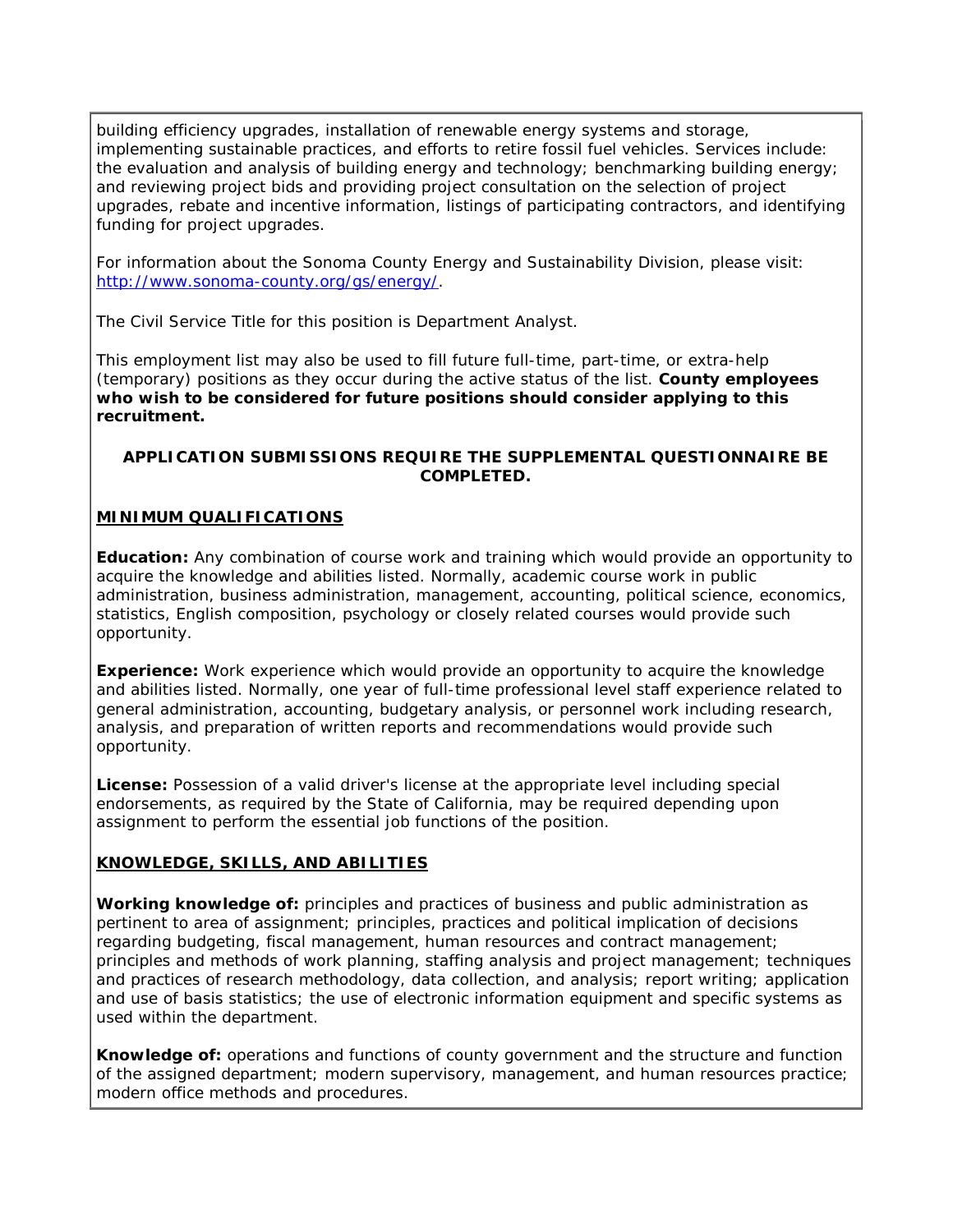**Ability to:** plan, organize, and conduct research, analysis and statistical studies related to the various aspects of administration, budget, and general management matters; collect, compile and analyze qualitative and quantitative data; review and implement changes in work methods, systems and procedures; understand, interpret and explain laws, regulations and policies governing program operations; prepare budgets, grant applications, service contracts and complex narrative and statistical reports; communicate effectively orally and in writing, and present conclusions and recommendations before advisory and policy bodies; establish and maintain effective working relationships with management, employees, clients, and the public in carrying out sound management policies; understand program objectives in relation to departmental goals and procedures; organize and prioritize work assignments; persuade, examine, and project consequence of decisions and/or recommendations; analyze administrative problems and budget requests; use of electronic information and specific systems and used within the department; effectively supervise the work of technical and office support staff.

## **SELECTION PROCEDURE & SOME HELPFUL TIPS WHEN APPLYING**

- Your application information and your responses to the supplemental questions are evaluated and taken into consideration throughout the entire selection process.
- You should list all employers and positions held within the last ten years in the work history section of your application and should be as thorough as possible when responding to the supplemental questions.
- You may include history beyond ten years if related to the position for which you are applying. If you held multiple positions with one employer, list out each position separately.
- Failure to follow these instructions may impact your competitiveness in this process or may result in disqualification.

For more detailed information about examination steps and the hiring process, you are encouraged to visit [http://sonomacounty.ca.gov/HR/Recruitment-and-Classification/Getting-a-](http://sonomacounty.ca.gov/HR/Recruitment-and-Classification/Getting-a-Job)[Job](http://sonomacounty.ca.gov/HR/Recruitment-and-Classification/Getting-a-Job) and review the hiring process overview.

#### **APPLICATION SUBMISSIONS REQUIRE THE SUPPLEMENTAL QUESTIONNAIRE BE COMPLETED.**

**Responses to supplemental questions will be scored using position-specific criteria. Please provide specific and detailed responses of a reasonable length to allow for thorough assessment of your qualifications. Responses which state "See Resume" or "See Application" may be considered insufficient and therefore may not be scored.**

The selection procedure will consist of the following examination:

An **Application & Supplemental Questionnaire Appraisal Examination** (weight 100%) will be conducted to evaluate each applicant's application and supplemental questionnaire for satisfaction of minimum qualifications (pass/not pass); and for educational coursework, training, experience, knowledge, and abilities which relate to this position. Each applicant will be evaluated based on the following criteria: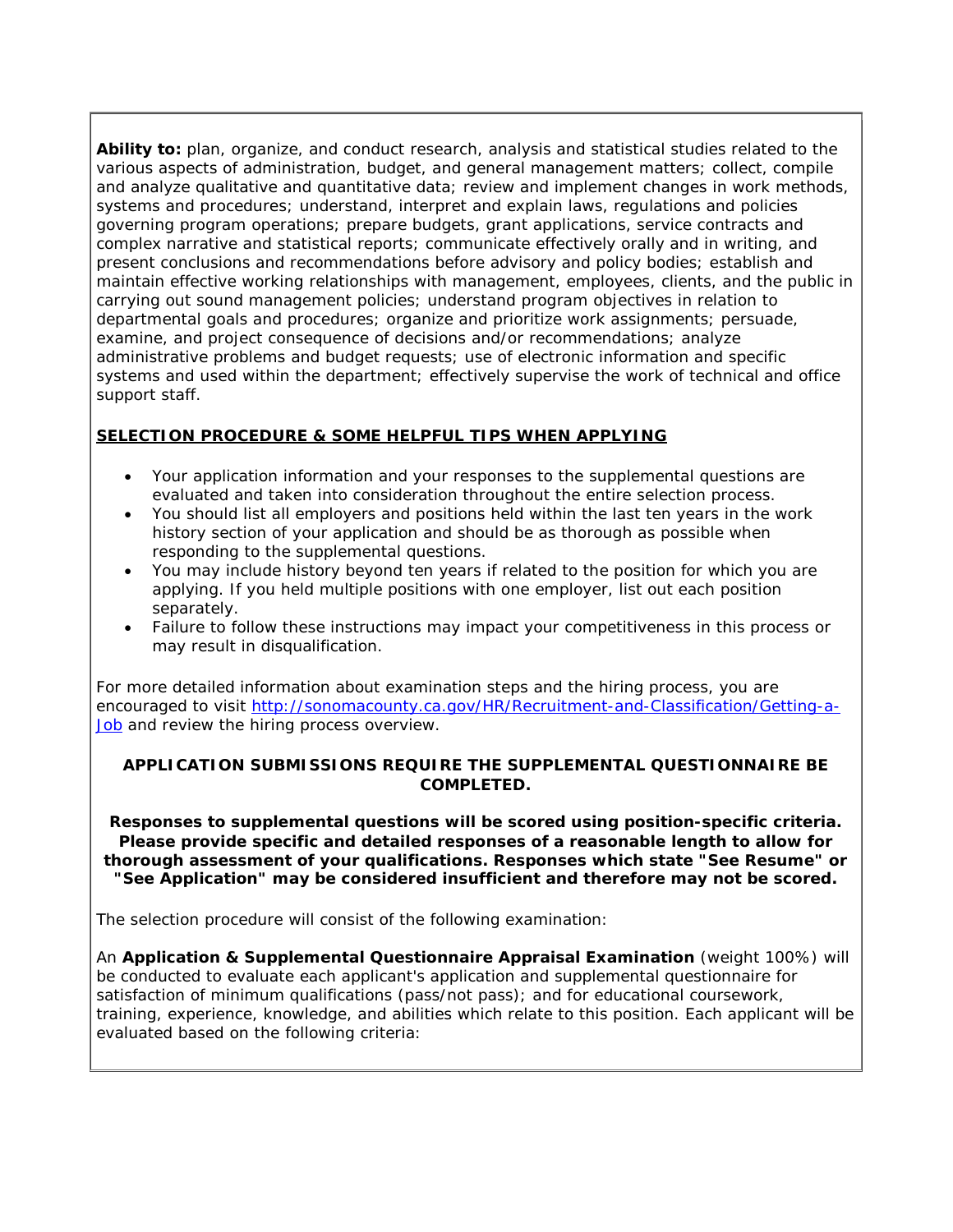• Relevance of work history, related experience, and achieved level of education and/or training as described in the application and responses to the supplemental questions.

Candidates demonstrating possession of the minimum qualifications will be placed on an employment list in order of most qualified to least qualified based on the achieved score received in the Application & Supplemental Questionnaire Appraisal Examination. Scores may be adjusted based on such factors as number of candidates, anticipated vacancies, past practice, and natural breaks in the scores achieved by this group of candidates.

#### **ADDITIONAL INFORMATION**

A background investigation will be required prior to employment. Candidates referred to departments for a selection interview are typically required to sign authorization and release forms enabling such an investigation. Failure to sign prescribed forms will result in the candidate not being considered further for that vacancy. Reference information will not be made available to applicants.

Additionally, a pre-employment medical examination, including a drug screening, may be required prior to employment.

#### **HOW TO APPLY**

Applications are accepted on-line at: [www.yourpath2sonomacounty.org.](http://www.yourpath2sonomacounty.org/) Paper applications may be submitted by person, fax (707-565-3770), email, or through the mail. All applications and appropriate supplemental information as outlined in the job bulletin must be RECEIVED by the time and date specified on the first page of this job announcement. Applications received after the recruitment closes will not be accepted.

**The County of Sonoma prioritizes and is committed to continuously providing a workplace where equal employment opportunity is afforded to all people. More information can be found at: [http://hr.sonoma](http://hr.sonoma-county.org/content.aspx?sid=1024&id=1256)[county.org/content.aspx?sid=1024&id=1256.](http://hr.sonoma-county.org/content.aspx?sid=1024&id=1256)**

HR Analyst: AK HR Technician: RR

APPLICATIONS MAY BE OBTAINED AND FILED ONLINE AT: [http://www.yourpath2sonomacounty.org](http://www.yourpath2sonomacounty.org/) OR 575 Administration Drive, Suite 116B, Santa Rosa, CA 95403

EXAM #17/05-0826-O ENERGY AND SUSTAINABILITY ANALYST AK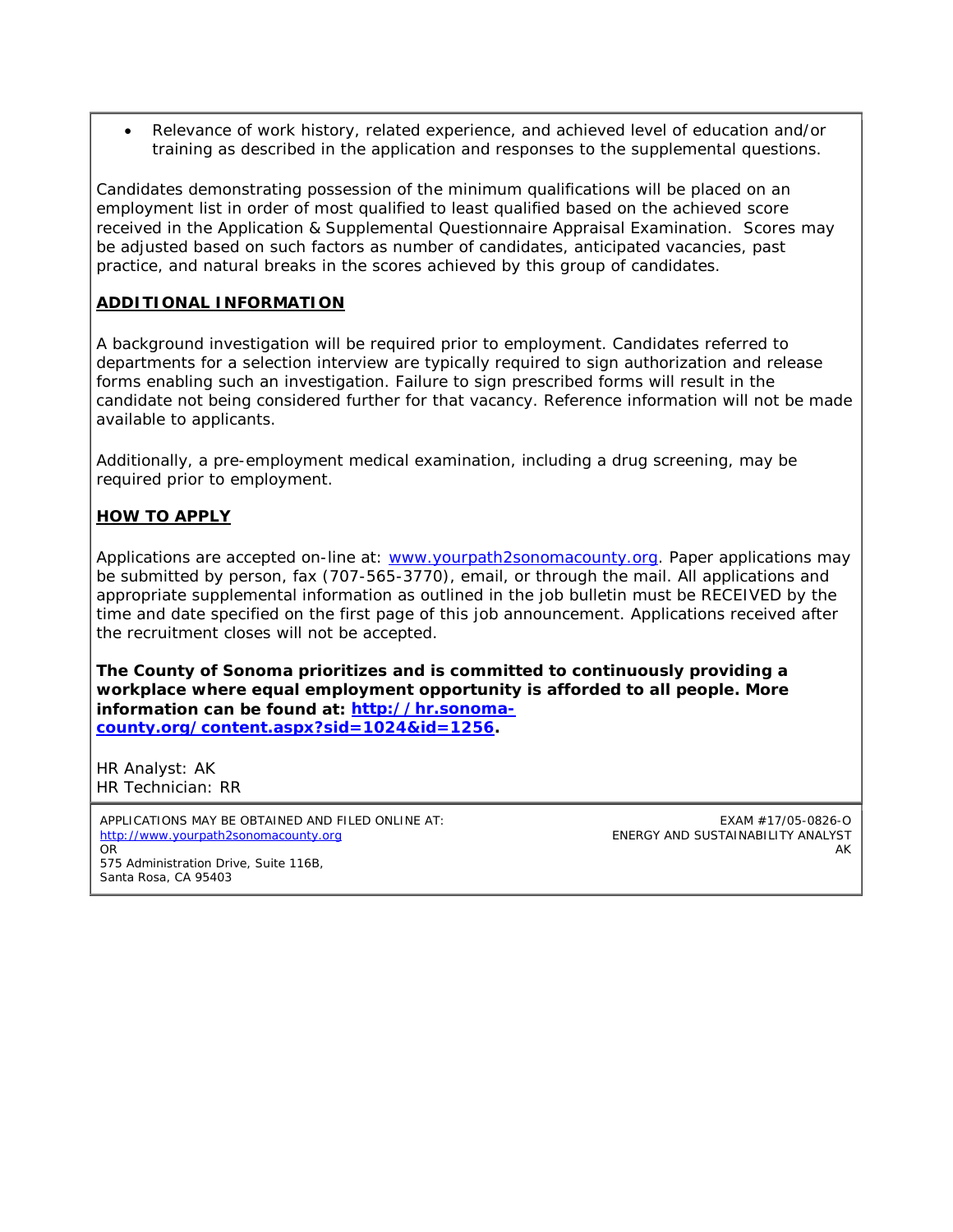#### **Energy and Sustainability Analyst Supplemental Questionnaire**

- \* 1. How did you first learn about this opportunity?
	- **Alliance for Innovation**
	- $\Box$  Cal Jobs
	- Careersingovernment.com
	- College or University
	- **Craigslist**
	- **Employee of Sonoma County**
	- $\Box$  Facebook
	- GovernmentJobs.com
	- GreenBiz
	- $\Box$  Hispanic Chamber of Commerce of Sonoma County
	- La Voz
	- Latino Service Providers
	- Local Government Sustainable Energy Coalition (LGSEC)
	- **U** Monster
	- $\Box$  Municipal Insider
	- **U** Municipal Management Association of Northern CA
	- $\square$  sonoma-county.org/www.yourpath2sonomacounty.org
	- Sonoma County Human Resources Office
	- Sonoma County Job Line
	- Statewide Local Government Energy Efficiency Best Practices Coordinator
	- **T** Twitter
	- **U** Veterans Services Office
	- $\Box$  Other Organization
	- Other Publication
- \* 2. Describe the education, training, and work experience you possess that best demonstrates how you meet the qualifications for this position. Provide sufficient detail to allow for a thorough assessment of your qualifications.
- \* 3. Please describe your education and training in the areas of: •Energy efficiency •Renewable generation and energy storage •Energy and utility modeling •Water efficient technology •Sustainability and other closely related areas
- \* 4. Please describe an energy or sustainability project you helped develop, analyze, and implement. Specify your role in the project, the scope and type of project, challenges you encountered and how these were overcome, and the results achieved in the project. Highlight projects involving energy efficiency, renewable energy and storage, transportation/commuting, or climate mitigation and preparedness.
- \* 5. The Energy and Sustainability Analyst monitors and evaluates program and work product expenditures as well as forecasts future budgetary needs. Describe your experience with budgeting and fiscal management, and your specific duties related to budget development, evaluation, and monitoring, as well as fiscal projection preparation.
- \* 6. Please describe your experience with the Microsoft Office suite and database programs. For each program include:
	- Proficiency level (beginner, intermediate, advanced);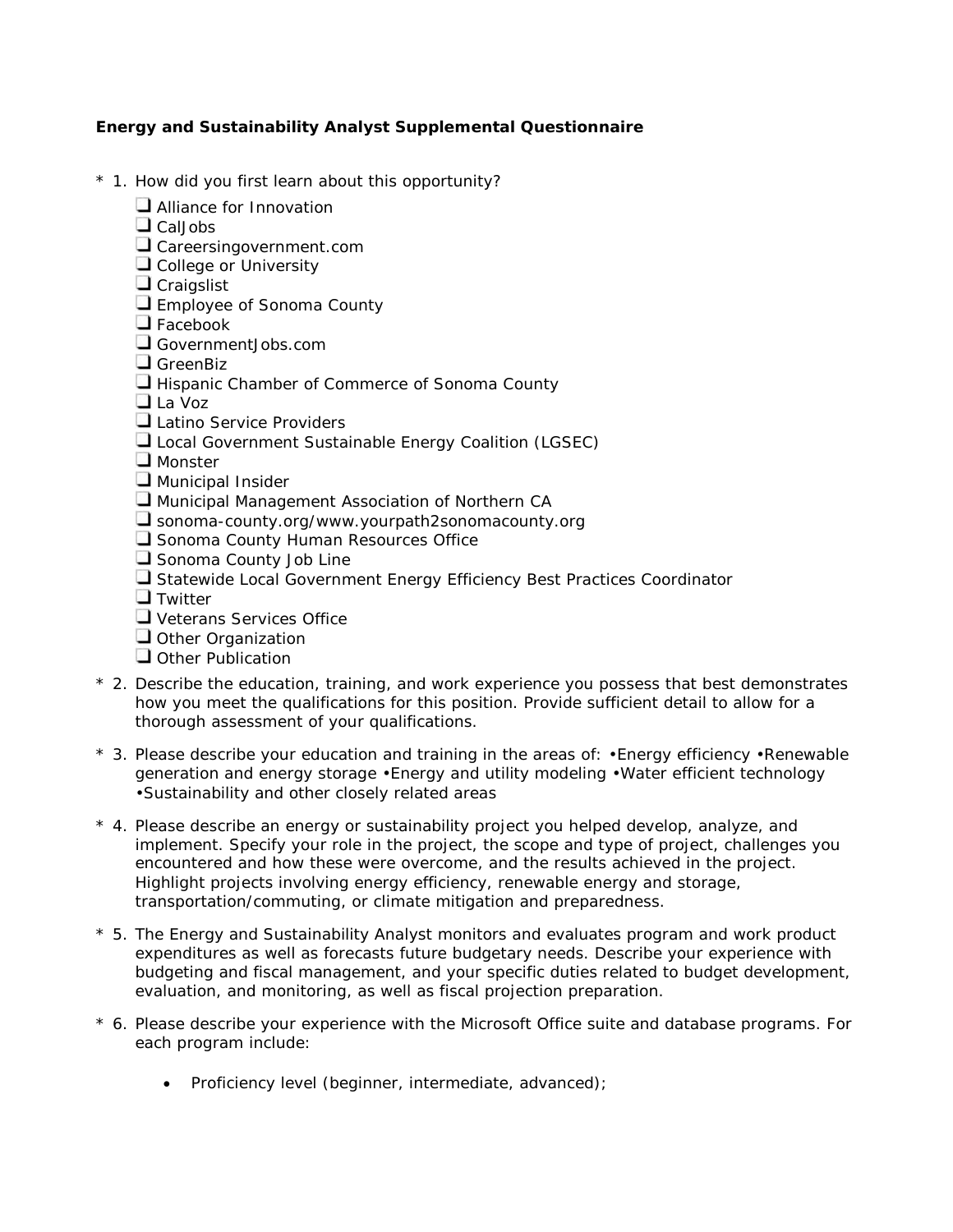- A brief example of how you used each program that best demonstrates your level of proficiency; and
- Details about your experience entering and retrieving information, and/or organizing and maintaining files.

\* Required Question